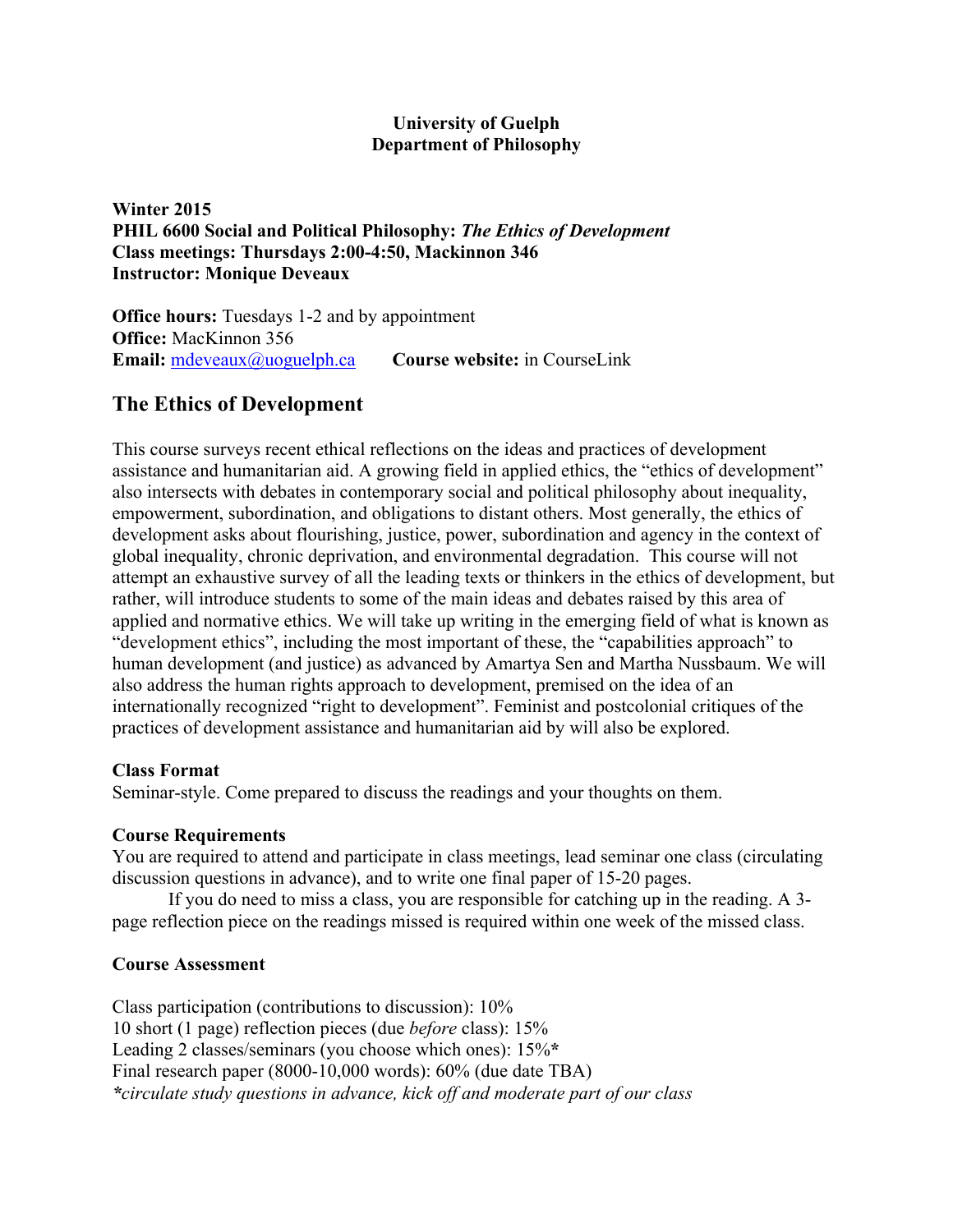#### **Required Readings**

There are 3 required books and the remainder of the readings are available on Ares, the university's electronic course reserve system. Please bring the readings to class in an easily accessible form, as we will frequently refer back to them.

#### Books to purchase:

Serene Khader, Adaptive Preferences and Women's Empowerment (Oxford 2011) Martha Nussbaum, Creating Capabilities: The Human Development Approach (Harvard 2011) Amartya Sen, Development as Freedom (Anchor Books, 2000)

*For university policies on submission of work, dropping courses, accessibility, academic misconduct and other matters, see:* https://www.uoguelph.ca/philosophy/resources/standard\_statements

### **Schedule of Topics and Readings**

## Jan. 8 **Introduction**

*Reading:*

- 1. Denis Goulet, "On Moral Imperatives in Development," in Development Ethics at Work: Explorations, 1960-2002 (Routledge 2006).
- 2. Des Gasper, "What is the Ethics of Development?" and "The Meaning of Development" (chapters  $1 \& 2$ ) in The Ethics of Development (Edinburgh 2004).
- 3. Jay Drydyk, "Ethics in Development" (forthcoming, Handbook of International Development).
- Jan. 15 **The Capability Approach: Nussbaum** *Reading:* Martha Nussbaum, Creating Capabilities: The Human Development Approach (Harvard, 2011), pp. ix-100.

Jan. 22 **The Capability Approach: Nussbaum continued** *Reading:*

- 1. Martha Nussbaum, Creating Capabilities: The Human Development Approach (Harvard, 2011), pp. 101-124, 146-149, and 152-157.
- 2. Martha Nussbaum, Women and Human Development (Cambridge 2000), Ch. 2 "Adaptive Preferences & Women's Options" (pp. 111-166).

## Jan. 29 **Women, Culture, and Development** *Reading:*

Serene Khader, Adaptive Preferences and Women's Empowerment (Oxford 2011), Introduction and Chapters 1 and 2 (pp. 3-106)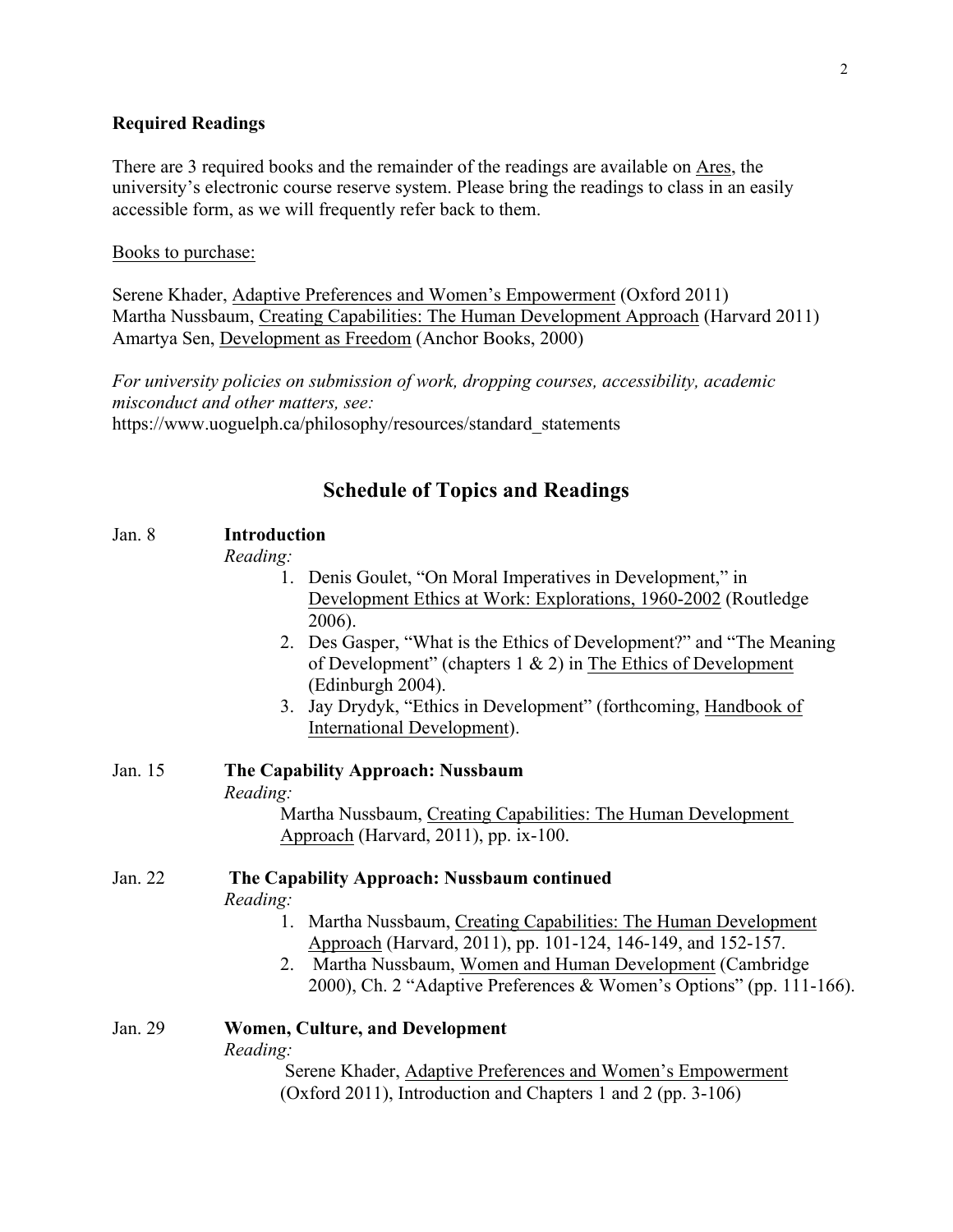January 30: Meeting with Prof. Serene Khader (time/place TBA)

| Feb. 5   | Women, Culture, and Development continued<br>Reading:<br>1. Serene Khader, Adaptive Preferences and Women's Empowerment<br>(Oxford 2011), Chapters 4 and 5 (pp. 136-205).<br>2. Alison Jaggar, "Saving Amina: Global Justice for Women and                                                                                                                                                                                                     |
|----------|------------------------------------------------------------------------------------------------------------------------------------------------------------------------------------------------------------------------------------------------------------------------------------------------------------------------------------------------------------------------------------------------------------------------------------------------|
| Feb. 12  | Intercultural Dialogue," Ethics and International Affairs (2005)<br>Development as the Expansion of Freedom: Sen<br>Reading:<br>Amartya Sen, Development as Freedom (Anchor Books 1999): Preface,<br>Introduction, and Chapters 1-4 (pp. xi-xiv, 3-110)                                                                                                                                                                                        |
| Feb. 19: | Winter break                                                                                                                                                                                                                                                                                                                                                                                                                                   |
| Feb. 26  | Development as the Expansion of Freedom: Sen<br>Reading:<br>Amartya Sen, Development as Freedom (Anchor Books 1999), Chapters<br>5-8, 10, and 12 (pp. 111-203, 227-248, and 282-298).                                                                                                                                                                                                                                                          |
| March 5  | <b>A Human Rights Approach to Development</b><br>Reading:<br>1. Peter Uvin, Human Rights and Development (Kumarian 2004), Ch. 6<br>(pp. $122-166$ )<br>2. Arjun Sengupta, "Realizing the Right to Development," Development<br>and Change Vol. 31 (2000): 553-578<br>3. Amy Allen, "Paradoxes of Development: Rethinking the Right to<br>Development," Ch. 10 in Poverty, Agency, and Human Rights, ed.<br>Diana Tietjens Meyers (Oxford 2014) |
| March 12 | <b>Development Ethics and Global Justice</b>                                                                                                                                                                                                                                                                                                                                                                                                   |

# *Readings:*

- 1. David Crocker, "Development Ethics and Globalization," Philosophical Topics, Vol. 30, No. 2 (2002): 9-28
- 2. Nigel Dower, "The Nature and Scope of Development Ethics," Journal of Global Ethics, Vol. 4, No. 3 (December 2008): 183-193
- 3. Asunción Lera St.Clair, "Global Poverty: Development Ethics Meets Global Justice," Globalizations Vol. 3, No. 2 (2006): 139-157

#### March 19 **Critical Interventions in Development Theory**

Readings:

- 1. Nandita Dogra, Representations of Global Poverty: Aid, Development, and NGOs (I.B. Taurus 2014), Chapter 2.
- 2. Barbara Heron, Desire for Development: Whiteness, Gender, and the Helping Imperative (Wilfred Laurier Press, 2007), selections TBA